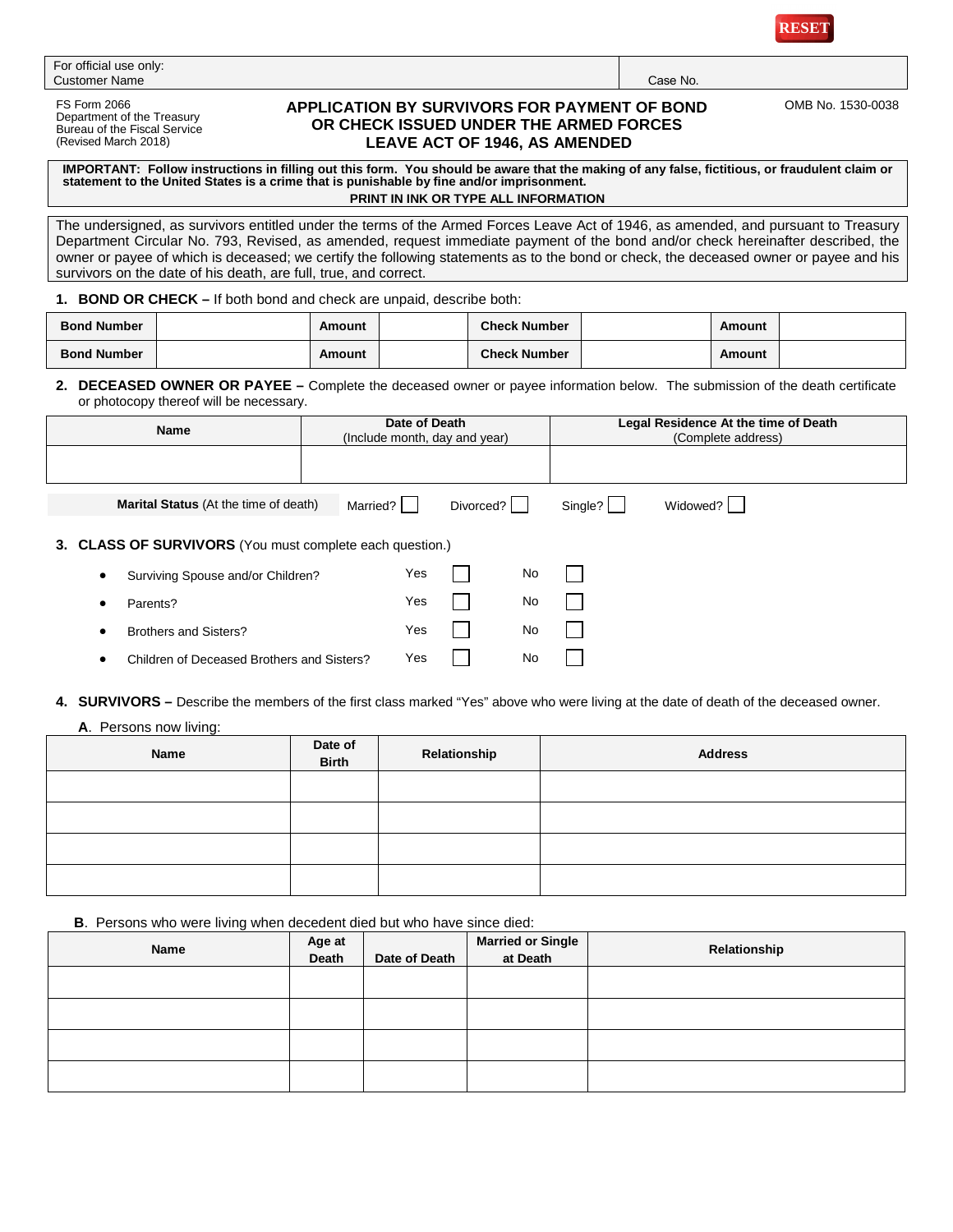# **5**. **PERSONS UNDER LEGAL DISABILITY –** The persons listed in Item 4A who are under legal disability are:

| Name | <b>Legal Disability</b> | <b>Name of Representative</b> | Capacity |
|------|-------------------------|-------------------------------|----------|
|      |                         |                               |          |
|      |                         |                               |          |
|      |                         |                               |          |
|      |                         |                               |          |

## **6. APPLICANT ON BEHALF OF OTHERS** (See Item 6 in the instructions.) **–** If applicant is not listed above, but is applying on behalf of one or more listed above, complete the following:

| Name | <b>Address</b> | <b>Application Made</b><br>on Behalf of | <b>Relationship or</b><br><b>Basis of Interest</b> |
|------|----------------|-----------------------------------------|----------------------------------------------------|
|      |                |                                         |                                                    |
|      |                |                                         |                                                    |
|      |                |                                         |                                                    |
|      |                |                                         |                                                    |

### **SIGNATURES –** *You must wait until you are in the presence of a certifying officer to sign this form.*

| (Signature)                                                                                                               |                                                      | (Daytime Telephone No.) | (Signature) |                                             | (Daytime Telephone No.)                 |
|---------------------------------------------------------------------------------------------------------------------------|------------------------------------------------------|-------------------------|-------------|---------------------------------------------|-----------------------------------------|
| (Signature)                                                                                                               |                                                      | (Daytime Telephone No.) | (Signature) |                                             | (Daytime Telephone No.)                 |
| (Signature)                                                                                                               |                                                      | (Daytime Telephone No.) | (Signature) |                                             | (Daytime Telephone No.)                 |
| Applicant to contact:                                                                                                     | (Name, Daytime Telephone Number, and E-Mail Address) |                         |             |                                             | if additional information is necessary. |
| CERTIFICATION - All signatures must be certified. See the instructions.                                                   |                                                      |                         |             |                                             |                                         |
| Certifying Officer - The individuals must sign in your presence. Complete the certification and affix your stamp or seal. |                                                      |                         |             |                                             |                                         |
| I CERTIFY that                                                                                                            |                                                      |                         |             | , whose identity is known or was proven     |                                         |
| to me, personally appeared before me this                                                                                 |                                                      | day of                  |             | (Month)                                     | (Year)                                  |
| at<br>(City)                                                                                                              | (State)                                              | , and signed this form. |             |                                             |                                         |
| (OFFICIAL STAMP<br>OR SEAL)                                                                                               |                                                      |                         |             | (Signature and Title of Certifying Officer) |                                         |
|                                                                                                                           |                                                      |                         |             | (Number and Street or Rural Route)          |                                         |
|                                                                                                                           |                                                      |                         | (City)      | (State)                                     | (ZIP Code)                              |
| I CERTIFY that                                                                                                            |                                                      |                         |             | , whose identity is known or was proven     |                                         |
| to me, personally appeared before me this                                                                                 |                                                      | day of                  |             | (Month)                                     | (Year)                                  |
| at<br>(City)                                                                                                              | (State)                                              | , and signed this form. |             |                                             |                                         |
| (OFFICIAL STAMP<br>OR SEAL)                                                                                               |                                                      |                         |             | (Signature and Title of Certifying Officer) |                                         |
|                                                                                                                           |                                                      |                         |             | (Number and Street or Rural Route)          |                                         |
|                                                                                                                           |                                                      |                         | (City)      | (State)                                     | (ZIP Code)                              |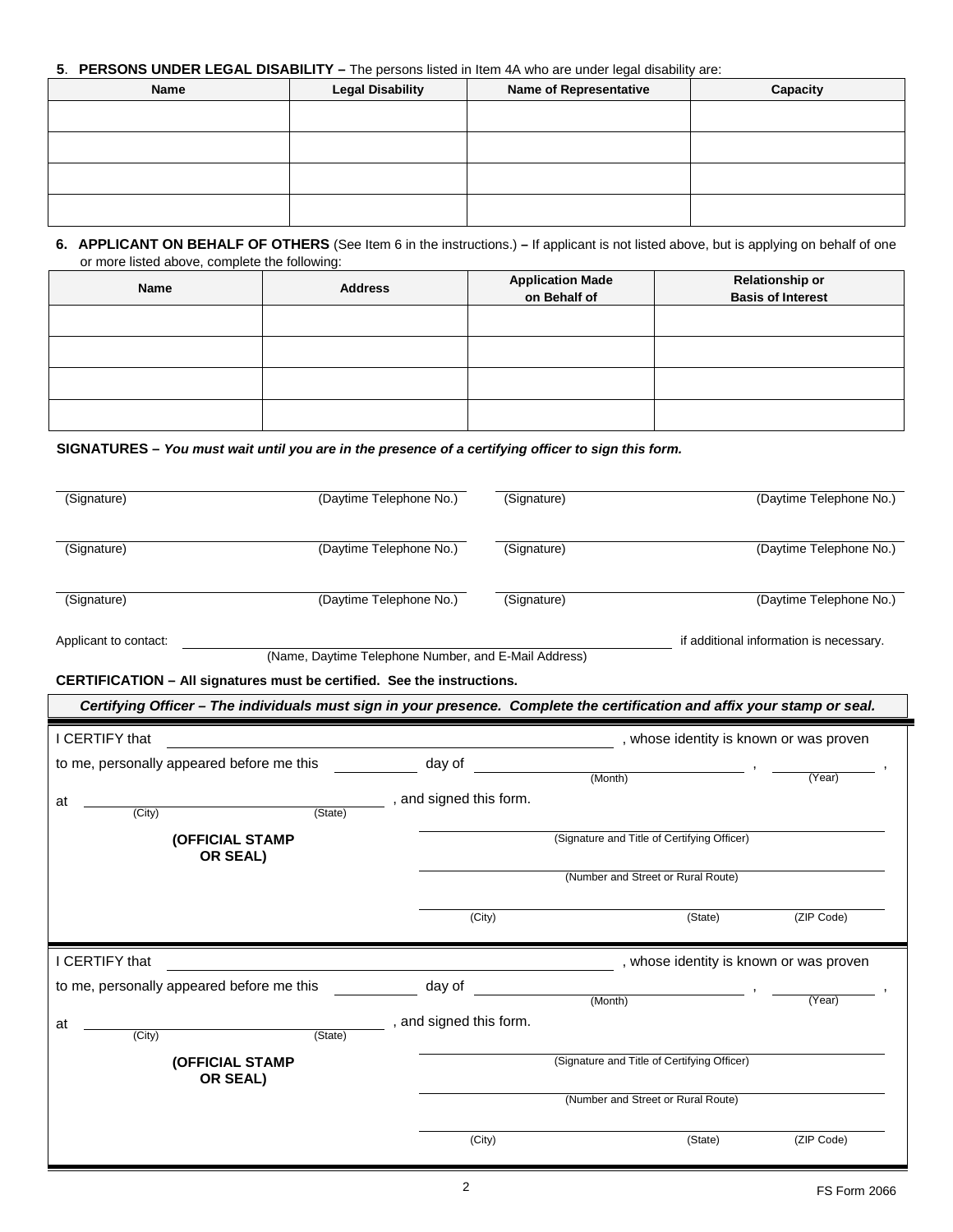| I CERTIFY that                            |                                                                                                                  | whose identity is known or was proven, whose identity is known or was proven |            |
|-------------------------------------------|------------------------------------------------------------------------------------------------------------------|------------------------------------------------------------------------------|------------|
| to me, personally appeared before me this | day of                                                                                                           | (Month)                                                                      | (Year)     |
| at                                        | _____, and signed this form.                                                                                     |                                                                              |            |
| (State)<br>(City)                         |                                                                                                                  |                                                                              |            |
| (OFFICIAL STAMP<br>OR SEAL)               |                                                                                                                  | (Signature and Title of Certifying Officer)                                  |            |
|                                           |                                                                                                                  | (Number and Street or Rural Route)                                           |            |
|                                           | (City)                                                                                                           | (State)                                                                      | (ZIP Code) |
| I CERTIFY that                            | and the control of the control of the control of the control of the control of the control of the control of the | , whose identity is known or was proven                                      |            |
| to me, personally appeared before me this | day of                                                                                                           |                                                                              |            |
| at<br>(City)<br>(State)                   | , and signed this form.                                                                                          | (Month)                                                                      | (Year)     |
| (OFFICIAL STAMP<br>OR SEAL)               |                                                                                                                  | (Signature and Title of Certifying Officer)                                  |            |
|                                           |                                                                                                                  | (Number and Street or Rural Route)                                           |            |
|                                           | (City)                                                                                                           | (State)                                                                      | (ZIP Code) |
|                                           |                                                                                                                  |                                                                              |            |
| I CERTIFY that                            |                                                                                                                  | whose identity is known or was proven                                        |            |
| to me, personally appeared before me this | day of                                                                                                           |                                                                              |            |
| at<br>(City)<br>(State)                   | ____, and signed this form.                                                                                      | (Month)                                                                      | (Year)     |
| (OFFICIAL STAMP                           |                                                                                                                  | (Signature and Title of Certifying Officer)                                  |            |
| OR SEAL)                                  |                                                                                                                  | (Number and Street or Rural Route)                                           |            |
|                                           | (City)                                                                                                           | (State)                                                                      | (ZIP Code) |
| I CERTIFY that                            |                                                                                                                  | , whose identity is known or was proven                                      |            |
| to me, personally appeared before me this | day of                                                                                                           |                                                                              |            |
| at<br>(State)<br>(City)                   | , and signed this form.                                                                                          | (Month)                                                                      | (Year)     |
| (OFFICIAL STAMP                           |                                                                                                                  | (Signature and Title of Certifying Officer)                                  |            |
| OR SEAL)                                  |                                                                                                                  | (Number and Street or Rural Route)                                           |            |

#### **PRIVACY ACT AND PAPERWORK REDUCTION ACT NOTICE**

The collection of the information you are requested to provide on this form is authorized by 31 U.S.C. CH. 31 relating to the public debt of the United States. The furnishing of a Social Security Number, if requested, is also required by Section 6109 of the Internal Revenue Code (26 U.S.C. 6109).

The purpose of requesting the information is to enable the Bureau of the Fiscal Service and its agents to issue securities, process transactions, make payments, identify owners and their accounts, and provide reports to the Internal Revenue Service. Furnishing the information is voluntary; however, without the information, the Fiscal Service may be unable to process transactions.

Information concerning securities holdings and transactions is considered confidential under Treasury regulations (31 CFR, Part 323) and the Privacy Act. This information may be disclosed to a law enforcement agency for investigation purposes; courts and counsel for litigation purposes; others entitled to distribution or payment; agents and contractors to administer the public debt; agencies or entities for debt collection or to obtain current addresses for payment; agencies through approved computer matches; Congressional offices in response to an inquiry by the individual to whom the record pertains; as otherwise authorized by law or regulation.

We estimate it will take you about 30 minutes to complete this form. However, you are not required to provide information requested unless a valid OMB control number is displayed on the form. Any comments or suggestions regarding this form should be sent to the Bureau of the Fiscal Service, Forms Management Officer, Parkersburg, WV 26106-1328. **DO NOT SEND completed form to the above address; send to correct address shown in "WHERE TO SEND" in the Instructions.**